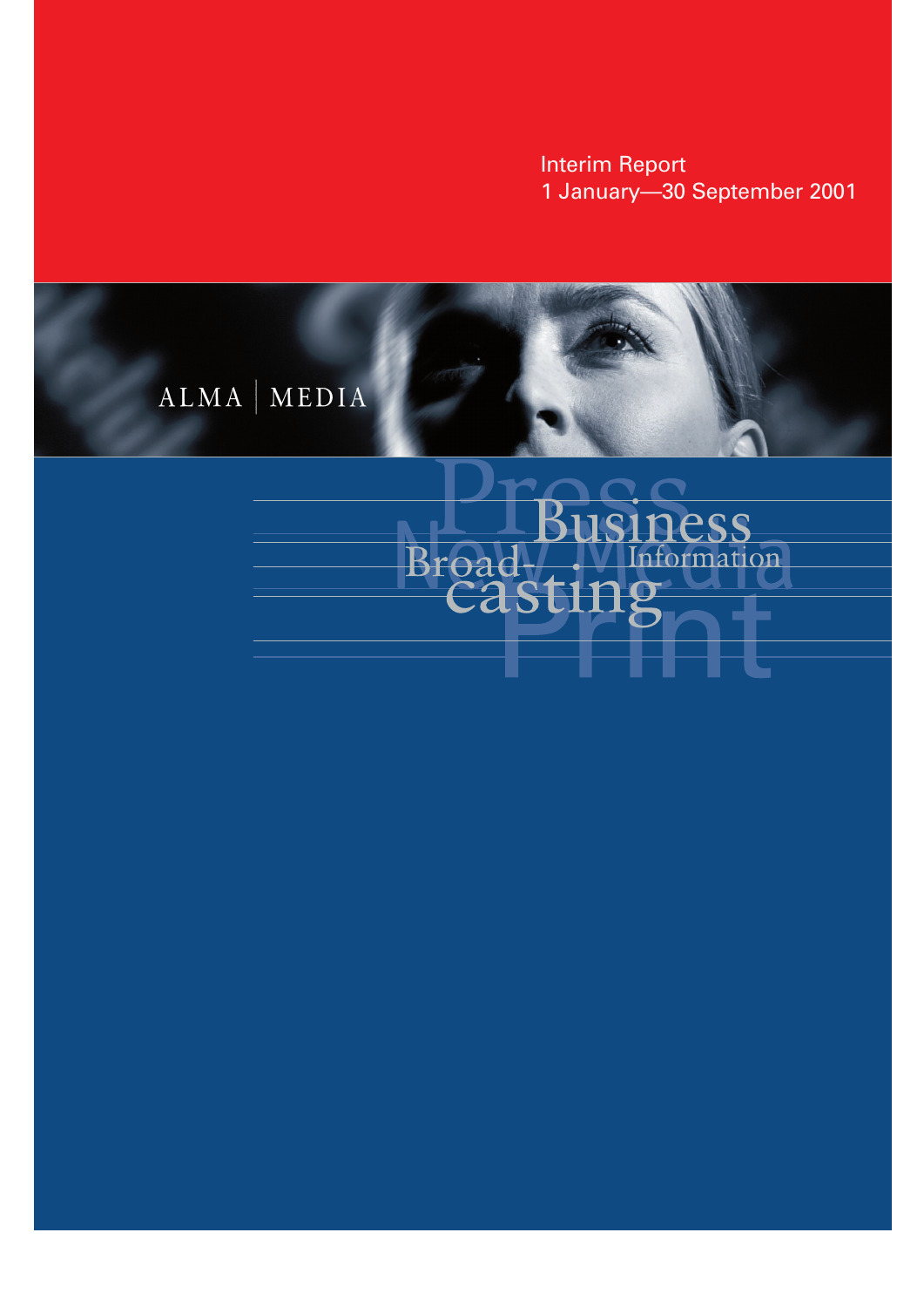Consolidated net sales between January and September totalled 2,100 MFIM, 353 MEUR (2,080 MFIM , 350 MEUR). The Group reported an operating loss of -19 MFIM, -3 MEUR (operating profit 67 MFIM , 11 MEUR). Profitability in Alpress and BIG remained good. The Group's full-year operating profit will be negative. Programmes of measures aimed at achieving very substantial cost savings in 2002 have been started in the Broadcasting, Alprint and New Media business areas.

GLOBAL

■ According to preliminary data released by Ad Facts Ltd, the volume of media advertising in Finland fell 3.3 % between January and September. The terrorist attacks on the USA depressed almost all media advertising at the end of the reporting period; media advertising in September was more than 7 % lower than one year earlier.

■ The afternoon newspaper market grew almost 5 % between January and September. Iltalehti's circulation rose 8 % and its advertising income increased 4 % on last year's figures. Iltalehti's profitability improved significantly.

■ Uncertainty in the global economy has increased substantially. For this reason Alma Media has started a series of separate programmes, some of them initiated in 2000, to improve the cost structure of the Broadcasting, Alprint and New Media business areas. The costs of these programmes will depress this year's operating profit by approximately 30 MFIM. The

 Alpress's net sales increased 9 % and its operating profit 7 % during the period. Its profitability is good.

 Alma Media started digital television broadcasts on 27 August 2001. Digital television added 14 MFIM to Alma Media's total costs between January and September. The Group estimates that it will incur altogether 23 MFIM in costs from digital television for the whole year.

 Media advertising in Sweden has declined appreciably and this was also reflected in the performance of TV4 AB which operates in Sweden. TV4 AB contributed 7 MFIM (8 MFIM) to Broadcasting's operating profit between January and September. restructuring measures already started will reduce significantly the Group's expenses in 2002. Furthermore, a proposed change in the law governing the operating licence fee will, if approved, reduce the fee from about 24 % to 12 % of net sales from advertising from the beginning of July 2002.

### **Group performance during Q3**

The third quarter is normally the weakest for Alma Media in terms of net sales and profit development. July and August are the most quiet months in the year for advertising sales. An exception is radio advertising which is strongest during the summer.

Media advertising decreased 4.0 % between January and September compared to the same period last year, according to preliminary data released by Ad Facts Ltd. Only radio and magazine advertising showed growth on last year. Advertising appeared to pick up in September but the terrorist attacks on 11 September 2001 reversed this trend. Advertising volume in September declined 7 %.

Alma Media's consolidated net sales in the third quarter of the year totalled 642 (632) MFIM. The 2 % increase was the result of increased circulation growth in Alpress, notably Iltalehti, as well as the inclusion of Radio Nova in Broadcasting's figures this year. Sales of advertising time by MTV Oy decreased clearly. The Group reported an operating loss of –34 (-6) MFIM during the third quarter. Alpress's operating profit was at the same level as Q3/2000, while BIG's operating profit increased by slightly over 1 MFIM. Alprint's operating loss was at last year's level. New Media's operating loss was higher than last year owing to expenses arising from Base and KCRnet.

# Key Figures, MFIM

|                                          | 2001<br>Q <sub>3</sub> | 2000<br>Q <sub>3</sub> | 2001<br>$Q1 - Q3$ | 2000<br>$Q1 - Q3$ | 2000  |  |
|------------------------------------------|------------------------|------------------------|-------------------|-------------------|-------|--|
| Net sales                                | 642                    | 632                    | 2,100             | 2,080             | 2,880 |  |
| Operating profit                         | $-34$                  | -6                     | $-19$             | 67                | 93    |  |
| -% of net sales                          | $-5.3$                 | $-0.9$                 | $-0.9$            | 3.2               | 3.2   |  |
| Profit before extraordinary items        | $-46$                  | $-14$                  | $-46$             | 60                | 70    |  |
| -% of net sales                          | $-7.2$                 | $-2.2$                 | $-2.2$            | 2.9               | 2.4   |  |
| Equity ratio (%)                         |                        |                        | 39                | 50                | 49    |  |
| Gearing (%)                              |                        |                        | 103               | 57                | 52    |  |
| Gross capital expenditure                | 50                     | 34                     | 500               | 168               | 222   |  |
| <b>Full-time employees</b><br>on average |                        |                        | 2,851             | 2,902             | 2,887 |  |
| Earnings per share (FIM)                 | $-3.14$                | $-0.62$                | $-3.46$           | 2.76              | 2.77  |  |
| <b>MEUR</b>                              | 2001<br>Q <sub>3</sub> | 2000<br>Q <sub>3</sub> | 2001<br>$Q1 - Q3$ | 2000<br>$Q1 - Q3$ | 2000  |  |
| Net sales                                | 108                    | 106                    | 353               | 350               | 484   |  |
| Operating profit                         | -6                     | $-1$                   | -3                | 11                | 16    |  |
| Profit before extraordinary items        | -8                     | $-2$                   | -8                | 10                | 12    |  |
| Gross capital expenditure                | 8                      | 6                      | 84                | 28                | 37    |  |
| Earnings per share (EUR)                 | $-0.53$                | $-0.10$                | $-0.58$           | 0.46              | 0.47  |  |
|                                          |                        |                        |                   |                   |       |  |

Broadcasting's profitability declined as a result of lower advertising sales, its cable channel investments and higher programming costs. Digital television increased costs by 6 MFIM on last year.

#### **Group perfomance during Q1-Q3**

# **Alpress**

The Alpress business area comprises the nationwide newspaper Iltalehti, the provincial newspapers Aamulehti, Satakunnan Kansa, Lapin Kansa, Pohjolan Sanomat and Kainuun Sanomat, Suomen Paikallissanomat which publishes local newspapers, and the parent company Alpress Oy which provides administrative services. Alpress took over the printing works responsible for printing the provincial newspapers in Tampere, Pori, Rovaniemi and Kajaani at the beginning of 2001.

Alpress's January-September net sales totalled 923 (848) MFIM. Alpress's operating profit was 112 (105) MFIM. Its advertising income was at last year's level. Advertising income increased in Iltalehti and Lapin Kansa. Circulation income rose over 10 %. This was mainly due to strong circulation growth by Iltalehti, which increased by 8 % during the reporting period. Iltalehti's weekday newsstand price was raised by one Finnish markka to six markka in December 2000 and its weekend newsstand price by two markka in September 2001. The circulations of the Alpress newspapers showed average growth of slightly over 2 %.

Of Alpress's total net sales 44 % came from advertising sales, 44 % from circulation sales and 12 % from other sales. Most of other sales came from printing contracts to outside customers and the profit contribution from other sales was 10 MFIM (7 MFIM).

Alpress managed its costs very successfully. The price of paper was the most significant factor affecting costs. Paper price level has increased during the course of the year by approximately 15 %. The September terrorist attack in the USA had a sharp impact on Alpress's advertising income, which in September fell by over 8 % compared to last year.

**Business Information Group** Business Information Group comprises the newspaper publishing company Kustannusosakeyhtiö Kauppalehti, as well as Balance Consulting, Baltic News Service (85 %) and Suomen Uutislinkki Oy (50 %).

Alma Media Corporation ■ Interim Report 1 January — 30 September 2001

#### Group Performance by business area, MFIM

|                     | 2001           | 2000           | 2001      | 2000      | 2000   |  |
|---------------------|----------------|----------------|-----------|-----------|--------|--|
|                     | Q <sub>3</sub> | Q <sub>3</sub> | $01 - 03$ | $Q1 - Q3$ |        |  |
| Alpress             | 298            | 277            | 923       | 848       | 1,159  |  |
| <b>BIG</b>          | 57             | 51             | 189       | 179       | 252    |  |
| <b>Broadcasting</b> | 199            | 237            | 699       | 753       | 1,000  |  |
| New Media           | 21             | 22             | 76        | 68        | 95     |  |
| Alprint             | 100            | 116            | 329       | 364       | 497    |  |
| Parent company      | 24             | 22             | 72        | 68        | 92     |  |
| Intragroup sales    | $-57$          | -93            | $-188$    | $-200$    | $-215$ |  |
| Total               | 642            | 632            | 2,100     | 2,080     | 2,880  |  |

# Group Performance by business area, MEUR

|                     | 2001           | 2000           | 2001      | 2000      | 2000  |  |
|---------------------|----------------|----------------|-----------|-----------|-------|--|
|                     | Q <sub>3</sub> | Q <sub>3</sub> | $Q1 - Q3$ | $Q1 - Q3$ |       |  |
| Alpress             | 50             | 47             | 155       | 143       | 195   |  |
| <b>BIG</b>          | 10             | 9              | 32        | 30        | 42    |  |
| <b>Broadcasting</b> | 33             | 40             | 118       | 127       | 168   |  |
| New Media           | 4              | 4              | 13        | 11        | 16    |  |
| Alprint             | 17             | 20             | 55        | 61        | 84    |  |
| Parent company      | 4              | 4              | 12        | 11        | 15    |  |
| Intragroup sales    | $-10$          | $-16$          | $-32$     | $-34$     | $-36$ |  |
| Total               | 108            | 106            | 353       | 350       | 484   |  |

## Operating profit/loss by business area, MFIM

|                                              | 2001           | 2000           | 2001           | 2000         | 2000           |  |
|----------------------------------------------|----------------|----------------|----------------|--------------|----------------|--|
|                                              | Q <sub>3</sub> | Q3             | $Q1 - Q3$      | $Q1 - Q3$    |                |  |
| Alpress                                      | 39             | 39             | 112            | 105          | 145            |  |
| <b>BIG</b>                                   | 8              | $\overline{7}$ | 35             | 37           | 52             |  |
| <b>Broadcasting</b>                          | $-47$          | $-26$          | $-86$          | $-8$         | 9              |  |
| DigiTV project                               | $-6$           | $\mathbf{0}$   | $-14$          | $\mathbf{0}$ | 0              |  |
| New Media                                    | $-19$          | $-16$          | $-62$          | $-35$        | $-59$          |  |
| Alprint                                      | -6             | -6             | $-33$          | $-23$        | $-29$          |  |
| Parent company                               | -5             | -5             | 22             | $-17$        | $-29$          |  |
| Group entries                                | $\overline{2}$ | 1              | $\overline{7}$ | 8            | 4              |  |
|                                              | $-34$          | $-6$           | $-19$          | 67           | 93             |  |
| Total                                        |                |                |                |              |                |  |
| Operating profit/loss by business area, MEUR |                |                |                |              |                |  |
|                                              | 2001           | 2000           | 2001           | 2000         | 2000           |  |
|                                              | Q <sub>3</sub> | Q <sub>3</sub> | $Q1 - Q3$      | $Q1 - Q3$    |                |  |
| Alpress                                      | $\overline{7}$ | $\overline{7}$ | 19             | 18           | 24             |  |
| <b>BIG</b>                                   | 1              | 1              | 6              | 6            | 9              |  |
| <b>Broadcasting</b>                          | -8             | $-4$           | $-14$          | $-1$         | $\overline{2}$ |  |
| DigiTV project                               | $-1$           | 0              | $-2$           | $\mathbf{0}$ | 0              |  |
| New Media                                    | $-3$           | -3             | $-10$          | -6           | $-10$          |  |
| Alprint                                      | $-1$           | $-1$           | -6             | $-4$         | -5             |  |
| Parent company                               | $-1$           | $-1$           | 4              | -3           | $-5$           |  |
| Group entries                                | 0              | 0              | 1              | 1            | 1              |  |
| Total                                        | $-6$           | $-1$           | $-3$           | 11           | 16             |  |



# Alma Media's Interim Report January—September 2001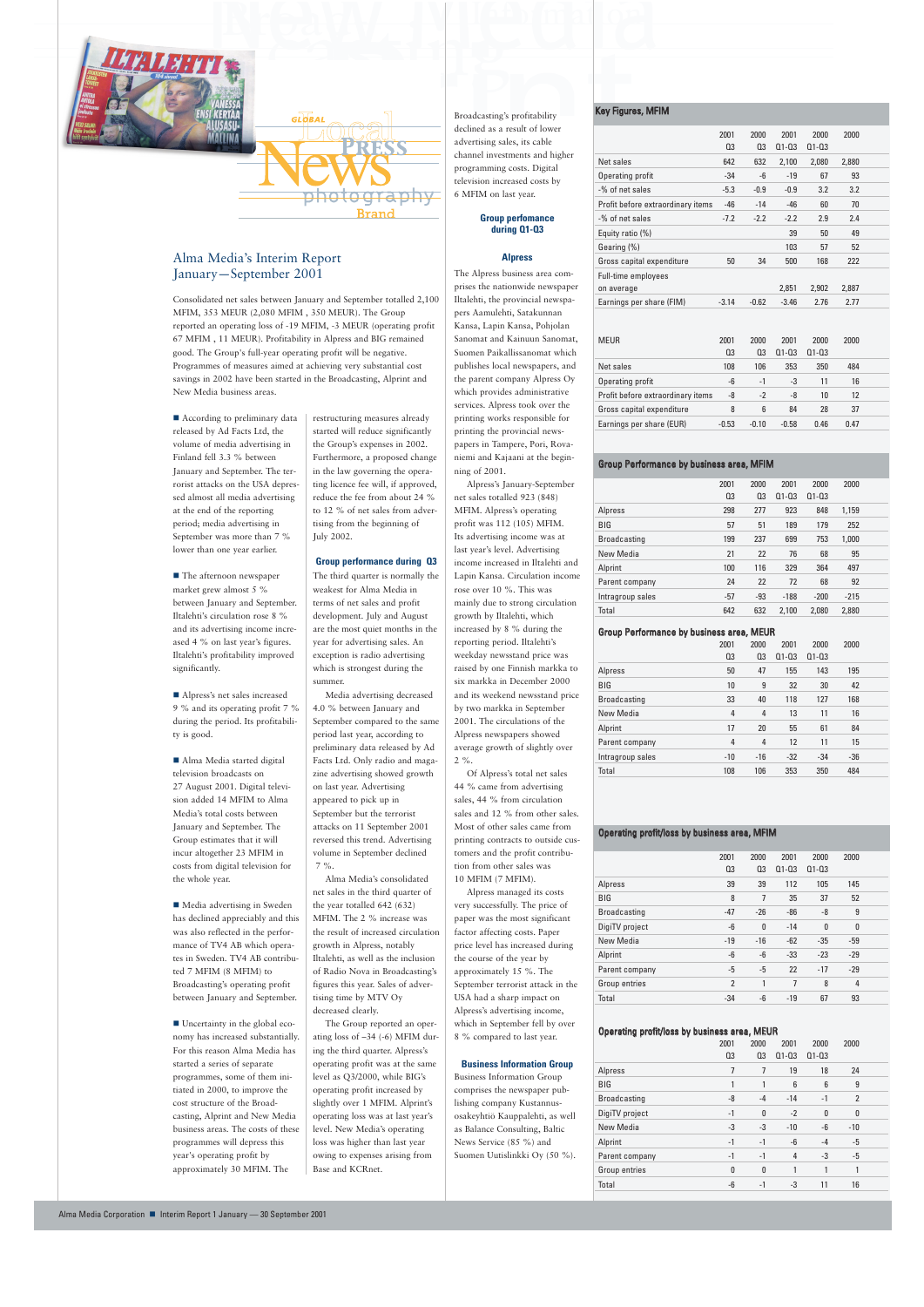BIG's net sales totalled 189 (179) MFIM and the operating profit was 35 (37) MFIM. The slight decrease in operating profit was caused by a slowdown in advertising early in the summer coupled with BIG's investments in the content of Kauppalehti.

Kauppalehti's circulation and circulation income developed favourably. Kauppalehti's circulation income was 3 % higher than last year. Advertising income fell 2 %. Kauppalehti Online's net sales rose 22 % to 13 MFIM.

Balance Consulting generated net sales of 3 MFIM. Baltic News Service was treated as an associated company until the end of June and thereafter as a subsidiary. BNS contributed 5 MFIM to BIG's net sales.

Alma Media acquired 33 % of Talentum Oyj's share capital at the end of March. Talentum Oyj has been treated as an associated company of the parent company, Alma Media Corporation, since the beginning of April and therefore it had no impact on BIG's figures. Talentum's contribution to Alma Media's consolidated operating profit between January and September was -7 MFIM after goodwill amortization. Talentum's consolidated net sales in January-September totalled 487 MFIM and its operating result was -12 MFIM.

#### **Broadcasting**

The Broadcasting business area comprises MTV3 Channel, the Subtv cable channel, Radio Nova and MTV3-Tele. Broadcasting's result also includes the Swedish TV4 AB's contribution as an associated company (23.4 %).

Television viewing declined by three minutes (less than 2 %) between January and September compared to the same period last year. MTV3 Channel reduced its non-prime time broadcasting during the summer. Broadcasting time fell by a good 3 % during the nine-month period. MTV3 Channel's share of total viewing time was at last year's level: 38.9 % (39.9 %) between January and September and 39.0 % (39.0 %) during prime-time viewing. Subtv gained a one percent share of total viewing time. MTV Oy accounts for approximately 77 % of commercial viewing time. MTV3 Channel's reach developed positively. The channel's weekly reach between January and September was 91 % (90 %) and its daily reach was 67 % (65 %).

Television advertising declined by over 7 % between January and September and by almost 10 % between July and September, compared to the same periods in 2000. Television's share of mediaadvertising fell to 19.7 % (20.6 %).

New Media's net sales increased 12 % to 76 (68) MFIM. The operating loss was -62 (-35) MFIM. The operating loss has been reduced quarter by quarter this year as planned but the operating result was weakened by one-time costs of approximately 20 MFIM arising from a reappraisal of the business area's ope

Broadcasting's nine-month net sales totalled 699 (753) MFIM and the business area reported an operating loss of –86 (-8) MFIM. Underlying the deterioration in performance were a 70 MFIM decrease in MTV3 Channel's net sales, the cable channel Subtv's development costs, and an increase in programming costs. Subtv's net sales were 5 (3) MFIM and it recorded an operating loss of -23 (-18) MFIM. Radio Nova's net sales and result developed particularly well and in July it recorded the best monthly profits in its history. Nova's nine-month net sales totalled 47 (45)

MFIM and its operating profit was 3 (1) MFIM. Net sales of MTV3-Tele, which was consolidated in July 2000, totalled 20 MFIM and its operating profit was 4 MFIM. The Swedish TV4 AB television company contributed slightly less than 7 (8) MFIM to Broadcasting's operating profit after goodwill amortization. TV4 AB's net sales totalled 1,566 (1,717) million Swedish krona and its operating profit was 206 (181) million Swedish krona.

Lower advertising sales and an increase in programming costs led MTV Oy to initiate cost-cutting measures in September 2000. The decisions made in spring 2001, including personnel reductions and outsourcing, will clearly reduce costs. All in all the cost-cutting measures will reduce costs during 2002 by at least 50 MFIM. MTV3 Channel's costs are expected to

decrease further next year when the operating licence fee is lowered at the beginning of July. A change in the law governing the operating licence fee is currently under consideration.

#### **Digital television**

Alma Media started digital television broadcasting on 27 August 2001 as previously planned. In practice this meant the start-up of the digital MTV3 channel, Subtv and Urheilukanava (Sports Channel). Alma Media owns 50 % of Urheilukanava.

Digital television in Finland is being severely hampered by the absence of MHP standard receivers. It is currently estimated that interactive digital adapters will not be widely available until the second quarter of 2002. Digital television added 14 MFIM to the Group's costs between January and September.

#### **New Media**

Alma Media is the leading Internet service provider in Finland in terms of number of users. Its core business comprises online content services, online classified advertising products and services, and Internet connection services. The business area's strategy was reformulated at the beginning of the current year emphasizing concentration on the most profitable business operations, rather than overall growth. New Media's target is to improve its performance quarter by quarter and the business areas target is to break even during 2002.

tions.

The most successful of New Media's various businesses were MTV3 Teletext and MTV3 Internet. During the period Alma Media renewed its operator contract and, in particular, the division of income from its internet connections (MTV3.fi). There were approximately 138,000 such connections at the close of the period and the number has continued to grow steadily. New Media has also started a cost-cutting programme aimed at achieving a substantial improvement in profitability. A general cost-cutting programme was



Alma Media Corporation ■ Interim Report 1 January — 30 September 2001

started in the spring involving personnel reductions and revised R&D budgets. These measures will reduce costs by approximately 20 MFIM next year. The second area addresses the termination of loss-making operations and its target is to reduce costs by approximately 20 MFIM. Most of the decisions related to these measures have already been made.

### **Alprint**

Alprint's operations comprise a magazine and promotional products printing press in Rahola, Tampere, and a printing press in Hyvinkää specializing in comics. Alprint sold its eurotabloid hybrid newspaper rotation press in Sarankulma, Tampere, to Pirkanmaan Lehtipaino Oy in June, and therefore Alprint's January-September figures are not entirely comparable to last year's figures.

The most significant changes in the printed products market have been a clear recovery in Russian trade and profitability problems in exports to the West. The major reason behind the latter trend was the weakening of the Swedish krona to record-low levels during the first nine months of the year. No major changes were evident in demand in Finland.

Alprint's January-September net sales totalled 329 (364) MFIM. Domestic sales declined 20 MFIM while western exports remain at last year's level. Eastern exports, on the other hand, picked up clearly, growing 44 % or 21 MFIM compared to the first nine months of 2000. Alprint's sales to Alma Media's subsidiaries fell 37 MFIM owing to restructuring in Alprint.

Alprint's operating loss was -33 (-23) MFIM. The main reason for the deterioration in profitability and performance was the difficulties at the Rahola unit.

A wide-ranging cost-cutting programme is also in progress in Alprint. The new management was appointed in spring 2001 and a development team to support them was established. Production has been largely reorganized to achieve better capacity utilization. The programme has succeeded in radically reducing delayed deliveries and warranty claims. The cost-cutting programme also involved personnel negotiations, started at the end of July, to adjust local employment contracts and staff levels to current demand. The measures to raise Alprint's cost-efficiency are intended to improve its profitability by approximate-

ly 30 MFIM during 2002.

#### **Parent company**

The Group's financing and real estate management activities are the responsibility of the parent company. The parent company's nine-month operating profit was 22 (-17) MFIM, owing to the sale of a property in June. The parent company floated a 100 MEUR Medium Term Note programme in September to broaden its capital structure and, under this programme, issued the first 30 MFIM bond in October.

#### **Balance Sheet**

The consolidated balance sheet totalled 2,766 (2,566) MFIM on 30 September 2001. The equity ratio was 39 % (31 December 2000: 49 %) and shareholders' equity per share was 65.76 FIM (31 December 2000: 75.73 FIM).

#### **Investments and Financing**

The Group's capital expenditure amounted to 500 (168) MFIM. Over 350 MFIM of this covered the acquisition of the Talentum Oyj shares on the Helsinki Exchanges at the end of March 2001. Other investments during the period related to normal maintenance and replacement items.

Cash reserves amounted to 103 MFIM on 30 September (31 December 2000: 112 MFIM). Interest-bearing loans totalled 1,168 (750) MFIM and gearing was 103 % (31 December 2000: 52 %). The increase in interest-bearing loans was caused by short-term debt raised to finance the acquisition of the Talentum Oyj shares.

#### **Personnel and Administration**

The average number of employees during the period was 2,851 (2,902). Personnel also included 1,349 (1,359) part-time employees.

#### **The Alma Media Share**

Altogether 647,000 (913,000) Series I shares and 1,615,000 (3,584,000) Series II shares were traded on the Helsinki Exchanges during the period.

Trading of the A warrants attached to the 1999 bond with warrants began on the Helsinki Exchanges during the period. The subscription period for the A warrants began on 28 May 2001. The B warrants may be exercised from 28 May 2003. Each warrant series will remain in force until 30 June 2006. Trading in these warrants has been very minor. No A warrants were exchanged for shares.